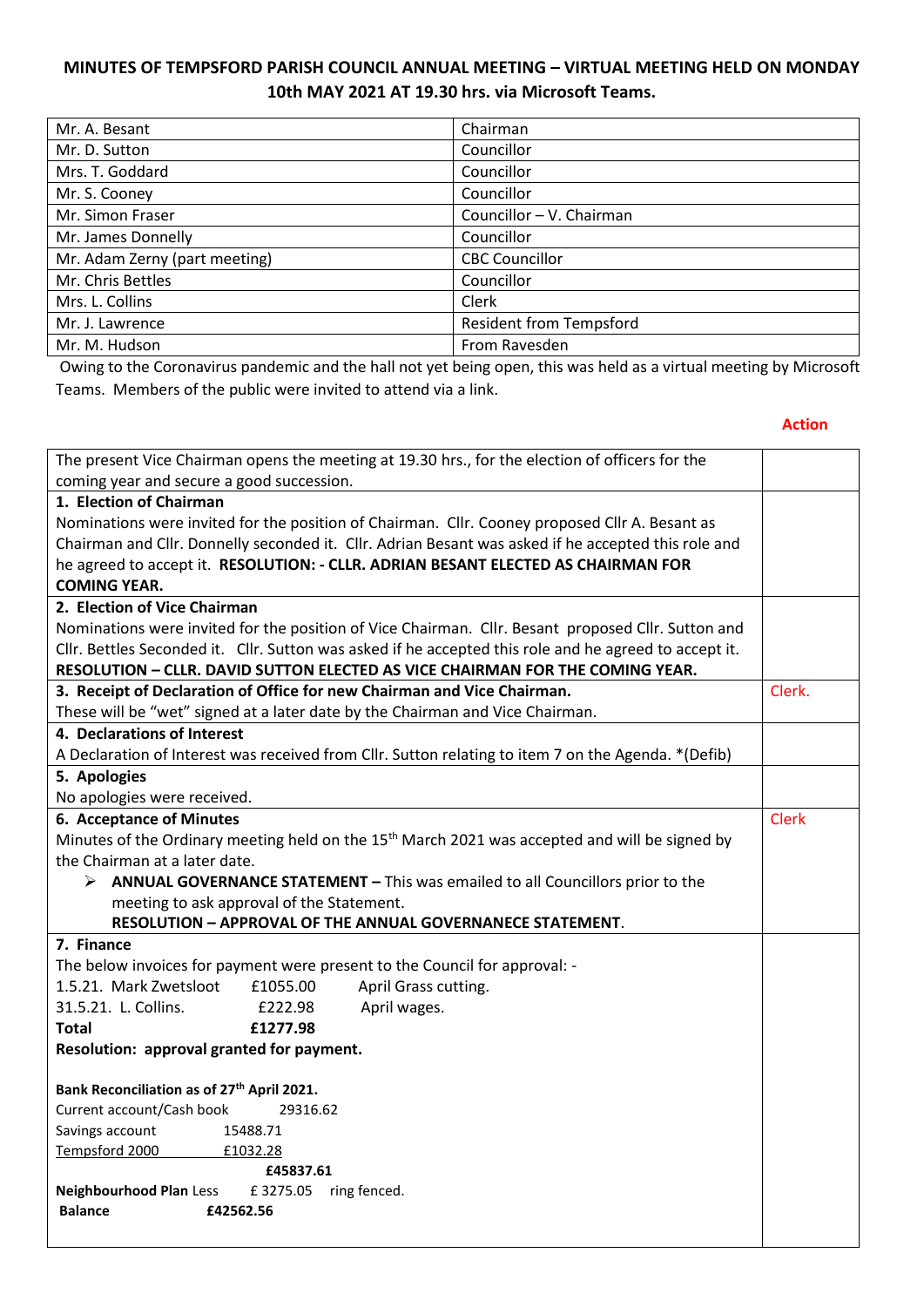| ⋗              | ACCOUNTING STATEMENT FOR APPROVAL. The Clerk read out the Accounting Statement which had                                                                                                                                                                                                                                |              |
|----------------|-------------------------------------------------------------------------------------------------------------------------------------------------------------------------------------------------------------------------------------------------------------------------------------------------------------------------|--------------|
|                | already been emailed to all Councillors.                                                                                                                                                                                                                                                                                |              |
|                | RESOLUTION: Approval of Accounting Statement by Council.                                                                                                                                                                                                                                                                |              |
| ➤              | <b>EXEMPTION CERTIFICATE - for approval.</b> Also emailed to all Councillors.                                                                                                                                                                                                                                           |              |
|                | <b>RESOLUTION: Approval of Exemption Certificate.</b>                                                                                                                                                                                                                                                                   |              |
|                | The Clerk told all Councillors that we now had the internet banking working correctly, with two                                                                                                                                                                                                                         | Clerk.       |
|                | authorization signatures before payment. The Clerk will create the payments and Cllr. Cooney, Cllr.                                                                                                                                                                                                                     |              |
|                | Donnelly or Cllr. Besant will authorize. Perhaps we should look at more authorized signatures.<br>The internal audit had been completed so far to this point, and now the above Statements have been                                                                                                                    |              |
|                | approved, the auditor will "sign off" the accounts, which will then need to be on the web site by the                                                                                                                                                                                                                   |              |
|                | 30 <sup>th</sup> June and a notice put on for the public to view if they wish.                                                                                                                                                                                                                                          | Clerk.       |
|                | Defib Cost - Earlier in the year the Clerk had been approached by the Methodist Chapel Steward<br>about the cost of running the Defibrillator as it is connected to the Chapel's electricity supply. This is<br>also the case of the defib attached to Cllr. Sutton's fence/home. The Steward said that the electricity |              |
|                | used in the Chapel had increased although the Chapel was not open because of the pandemic. Do we                                                                                                                                                                                                                        |              |
|                | need to pay something to these people that have allowed these defibs to be put into their premises?                                                                                                                                                                                                                     |              |
|                | The Clerk read out an email she had requested from Community Heartbeat and they said that in 2015                                                                                                                                                                                                                       |              |
|                | (when installed) the amount of electricity would be between £5-£30 a year?                                                                                                                                                                                                                                              |              |
|                | Cllr. Donnelly suggested we get some data from the Chapel.                                                                                                                                                                                                                                                              |              |
|                | Cllr. Sutton - said he did not want to be paid for the Defib being on his premises.                                                                                                                                                                                                                                     |              |
|                | Resolution - Cllr. Besant (Chairman) will speak to the Chapel Steward and get an idea of the                                                                                                                                                                                                                            |              |
|                | amount used. We could make a nominal fee towards the use of the electricity as they have been                                                                                                                                                                                                                           | Cllr.        |
|                | good enough to have the defib on the building.                                                                                                                                                                                                                                                                          | Besant.      |
|                | 8. Public Session                                                                                                                                                                                                                                                                                                       |              |
|                | A resident asked if there had been any follow up on the signs regarding "litter" in the village? Cllr.                                                                                                                                                                                                                  |              |
|                | Besant had said he had contacted CBC regarding signs, but as of yet received no answer. This would                                                                                                                                                                                                                      |              |
|                | be followed up again.                                                                                                                                                                                                                                                                                                   |              |
| ➤              | Spring Clean - National Spring Clean $28th$ May - $13th$ June. The Clerk had registered the                                                                                                                                                                                                                             |              |
|                | village to take part. Decision on date was agreed as Saturday 5 <sup>th</sup> June 2-4 pm. Equipment                                                                                                                                                                                                                    | Clerk/AB     |
|                | would have to be arranged. To meet at the small play area in Station Road.                                                                                                                                                                                                                                              |              |
|                | It will need to be advertised on Facebook and noticeboards?                                                                                                                                                                                                                                                             |              |
|                | $\triangleright$ Festival at The Anchor – CBC are on the case, mostly to do with Covid precautions. They will                                                                                                                                                                                                           |              |
|                | not let it go ahead if there are any risks. Clerk will see what the latest information is from<br>CBC.                                                                                                                                                                                                                  | Clerk.       |
| ➤              | Cllr. Cooney reported that some trees had been taken down without planning permission.                                                                                                                                                                                                                                  |              |
|                | One tree has gone but the other are on hold. Clerk had contacted Pat Longland and                                                                                                                                                                                                                                       |              |
|                | informed him. Feel they will not do anything!                                                                                                                                                                                                                                                                           |              |
|                | 9. Police Report                                                                                                                                                                                                                                                                                                        |              |
|                | Cllr. Goddard - there is nothing to report as no meetings have taken place.                                                                                                                                                                                                                                             |              |
|                | Cllr. Besant recently met PC Aiden Howarth by chance in Station Road and where they discussed the                                                                                                                                                                                                                       |              |
|                | traffic problems as he said it seemed rather heavy. A device to monitor traffic movements was                                                                                                                                                                                                                           | Chairman     |
|                | installed later; we wait for data from it to be sent to us.                                                                                                                                                                                                                                                             |              |
|                | The new PCC Mr. Festus Akinbusoye has said that he would like to come to Parish Council meetings                                                                                                                                                                                                                        |              |
|                | in the area. Councillors thought this a good idea and we should follow this up.                                                                                                                                                                                                                                         | <b>Clerk</b> |
|                | 10. CBC Councillor                                                                                                                                                                                                                                                                                                      |              |
|                | Cllr Zerny said "It's become apocalyptic for the people in Tempsford, with A428, Black Cat                                                                                                                                                                                                                              |              |
|                | roundabout and now the railway. The railway will say they are not interested in housing, but this is                                                                                                                                                                                                                    |              |
|                | not true. It is important everyone send in their consultations forms about which route is best for                                                                                                                                                                                                                      |              |
| Tempsford."    |                                                                                                                                                                                                                                                                                                                         |              |
|                | Cllr. Besant asked about the footpaths - he had sent a list into AZ a long while ago. AZ said the lists                                                                                                                                                                                                                 |              |
|                | were put to CBC and they would start on the road but wanted a longer look at pavements.                                                                                                                                                                                                                                 |              |
| <b>11. EWR</b> |                                                                                                                                                                                                                                                                                                                         |              |
|                | Cllr. Fraser - Charity Fields. The charity had a letter from organization handling EWR, and the                                                                                                                                                                                                                         |              |
|                | illustration shows that it will go straight through the field. SF took the action to contact Strutt and                                                                                                                                                                                                                 |              |